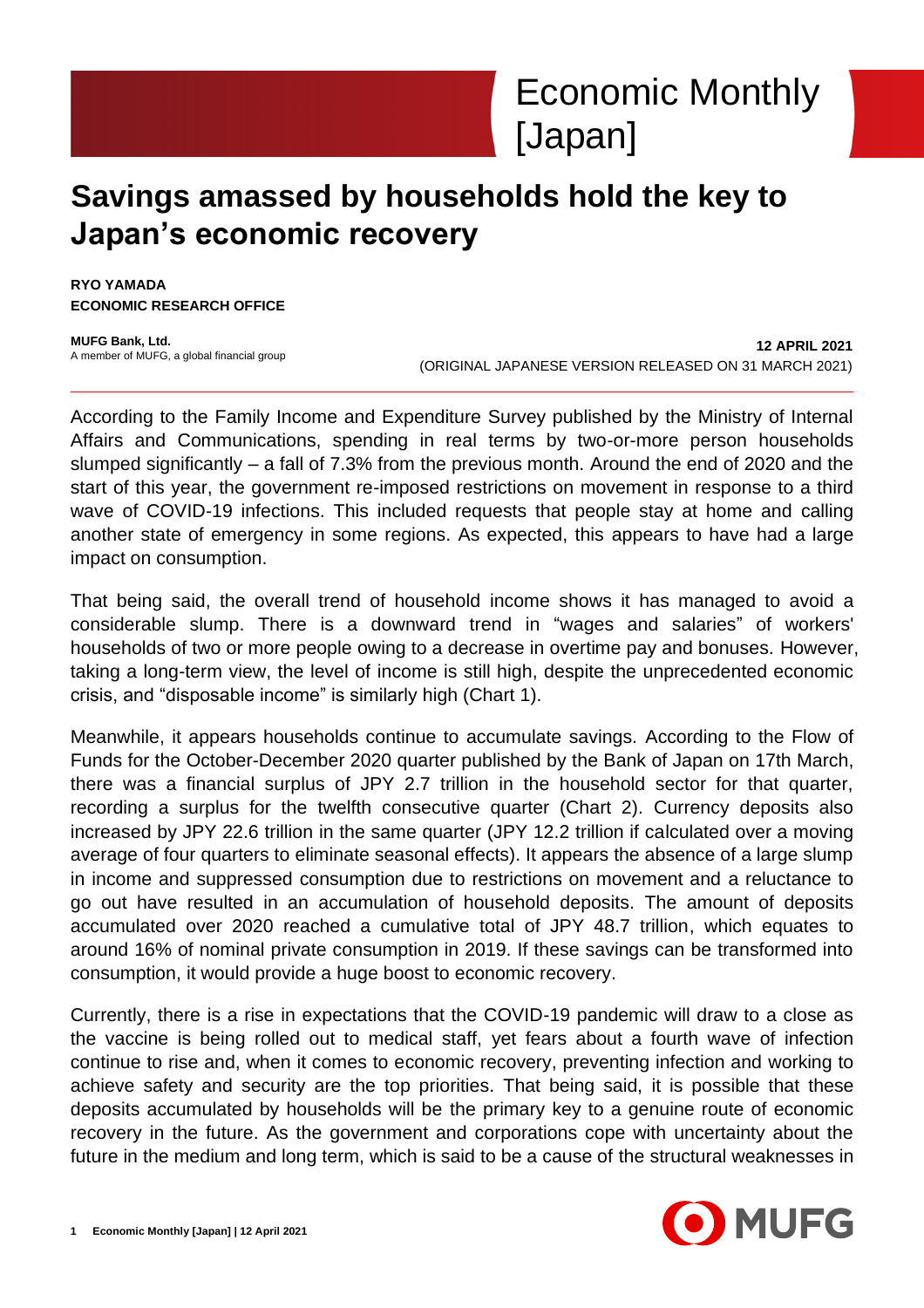private consumption, it will be the quality and flexibility of the government's policies and corporations' business models that will be the deciding factors in whether household savings can be channelled into pent-up demand.





(Year)

Note: Seasonal adjustment carried out by Economic Research Office Source: Ministry of Internal Affairs and Communications, MUFG Bank Economic Research Office



Note: Seasonal adjustment of "change in households' currency and deposits"

Source: Bank of Japan, Cabinet Office,<br>MUFG Bank Economic Research Office

Translated by Elizabeth Foster

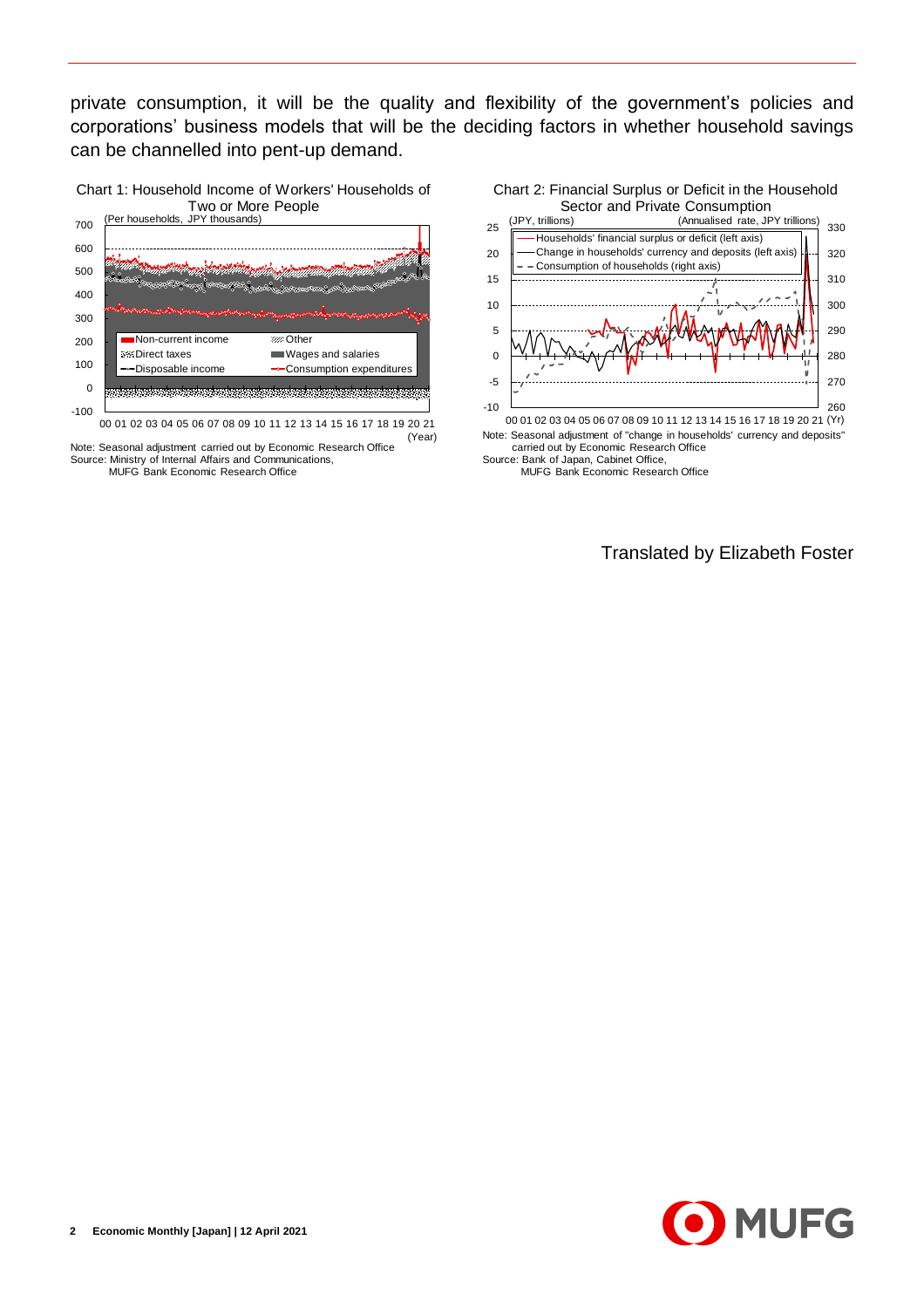## MAIN ECONOMIC AND FINANCIAL INDICATORS (JAPAN)

|                                                                                                          | MAIN ECONOMIC AND FINANCIAL INDICATORS (JAPAN) |                |                      |                     |                    |                    |                    |                  |                  |                             |  |  |
|----------------------------------------------------------------------------------------------------------|------------------------------------------------|----------------|----------------------|---------------------|--------------------|--------------------|--------------------|------------------|------------------|-----------------------------|--|--|
| 1. Main Economic Indicators                                                                              |                                                |                |                      |                     |                    |                    |                    |                  |                  |                             |  |  |
|                                                                                                          | Fiscal                                         | Fiscal         |                      | 2020<br>2020        |                    |                    |                    |                  |                  | As of Mar. 31, 2021<br>2021 |  |  |
|                                                                                                          | 2018                                           | 2019           | 2Q                   | 3Q                  | 4Q                 | OCT                | <b>NOV</b>         | DEC              | <b>JAN</b>       | FEB                         |  |  |
| Real GDP Growth Rate <% changes from                                                                     | 0.3                                            | $-0.3$         | $-29.3$              | 22.8                | 11.7               | $***$              | $***$              | $***$            | $***$            | $***$                       |  |  |
| previous period at SA annual rate><br><b>Industrial Production Index</b>                                 | 0.3                                            | $-3.8$         | $(-10.3)$<br>$-16.9$ | $(-5.8)$<br>8.7     | $(-1.4)$<br>6.4    | 4.0                | $-0.5$             | $-1.0$           | 4.3              |                             |  |  |
| Production                                                                                               |                                                |                | $(-19.8)$            | $(-12.8)$           | $(-3.2)$           | $(-3.0)$           | $(-3.9)$           | $(-2.6)$         | $(-5.2)$         | $-2.1$<br>$(-2.6)$          |  |  |
| Shipments                                                                                                | 0.2                                            | $-3.6$         | $-16.8$              | 9.1                 | 6.8                | 4.9                | $-1.2$             | $-1.1$           | 3.2              | $-1.5$                      |  |  |
|                                                                                                          |                                                |                | $(-19.9)$            | $(-13.5)$           | $(-3.3)$           | $(-3.0)$           | $(-4.0)$           | $(-2.9)$         | $(-5.1)$         | $(-3.5)$                    |  |  |
| Inventory                                                                                                | 0.2                                            | 2.9            | $-5.3$<br>$(-3.4)$   | $-3.3$<br>$(-5.7)$  | $-2.3$<br>$(-8.4)$ | $-1.8$<br>$(-8.1)$ | $-1.5$<br>$(-9.0)$ | 1.1<br>$(-8.4)$  | 0.0<br>$(-10.3)$ | $-1.0$<br>$(-9.6)$          |  |  |
| Inventory/Shipments Ratio                                                                                | 105.0                                          | 112.3          | 141.7                | 122.2               | 113.0              | 113.9              | 111.4              | 113.6            | 107.1            | 108.2                       |  |  |
| $(2015=100)$                                                                                             |                                                |                | [107.3]              | [109.3]             | [114.6]            | [113.1]            | [115.0]            | [115.6]          | [115.2]          | [112.5]                     |  |  |
| Index of Tertiary Industries Activity                                                                    | 1.1                                            | $-0.7$         | $-10.1$              | 6.2                 | 2.7                | 1.5                | $-0.7$             | $-0.3$           | $-1.7$           |                             |  |  |
| Domestic Corporate Goods Price Index                                                                     | 2.2                                            | 0.1            | $(-13.0)$<br>$-2.5$  | $(-8.6)$<br>0.9     | $(-2.9)$<br>$-0.2$ | $(-1.4)$<br>$-0.2$ | $(-3.8)$<br>$-0.1$ | $(-3.6)$<br>0.5  | $(-6.1)$<br>0.5  | 0.4                         |  |  |
|                                                                                                          |                                                |                | $(-2.3)$             | $(-0.8)$            | $(-2.1)$           | $(-2.1)$           | $(-2.3)$           | $(-2.0)$         | $(-1.5)$         | $(-0.7)$                    |  |  |
| Consumer Price Index(SA, total, excl.fresh foods)                                                        | 0.8                                            | 0.6            | $-0.3$               | $-0.2$              | $-0.2$             | $-0.2$             | $-0.1$             | 0.0              | 0.5              | 0.1                         |  |  |
|                                                                                                          |                                                |                | $(-0.1)$             | $(-0.2)$            | $(-0.9)$           | $(-0.7)$           | $(-0.9)$           | $(-1.0)$         | $(-0.6)$         | $(-0.4)$                    |  |  |
| Index of Capacity Utilization<br>$(2015=100)$                                                            | 102.5                                          | 98.3           | 75.2<br>[102.1]      | 85.6<br>[100.2]     | 93.8<br>[95.6]     | 95.4<br>[96.3]     | 92.6<br>[95.6]     | 93.3<br>[94.9]   | 97.7<br>[97.4]   | [95.6]                      |  |  |
| Machinery Orders (Private Demand,                                                                        | 2.8                                            | $-0.3$         | $-10.4$              | $-0.3$              | 12.9               | 12.6               | 1.1                | 5.3              | $-4.5$           |                             |  |  |
| Excl.Electric Power and Ship building)                                                                   |                                                |                | $(-19.1)$            | $(-14.1)$           | (1.2)              | (2.8)              | $(-11.3)$          | (11.8)           | (1.5)            |                             |  |  |
| Manufacturing                                                                                            | 3.8                                            | $-8.1$         | $-12.9$              | 3.1                 | 11.4               | 7.7                | $-1.6$             | 10.3             | $-4.2$           |                             |  |  |
|                                                                                                          | 2.1                                            | 6.2            | $(-19.9)$            | $(-15.0)$<br>$-2.2$ | (0.8)              | (1.1)<br>12.6      | $(-3.1)$           | (3.9)            | (1.1)            |                             |  |  |
| Non-manufacturing<br>Excl. Electric Power & Ship building                                                |                                                |                | $-8.5$<br>$(-18.4)$  | $(-13.4)$           | 15.5<br>(1.4)      | (4.3)              | 3.4<br>$(-17.1)$   | 4.9<br>(18.1)    | $-8.9$<br>(1.7)  |                             |  |  |
| Shipments of Capital Goods                                                                               | $-0.2$                                         | $-5.5$         | $-8.4$               | $-4.6$              | 12.4               | 13.4               | 3.1                | $-5.1$           | 8.9              | 2.9                         |  |  |
| (Excl.Transport Equipment)                                                                               |                                                |                | $(-12.7)$            | $(-19.8)$           | $(-1.8)$           | $(-1.8)$           | (4.0)              | $(-6.4)$         | $(-1.7)$         | (4.8)                       |  |  |
| <b>Construction Orders</b>                                                                               | 6.5                                            | $-5.9$         |                      |                     |                    |                    |                    |                  |                  |                             |  |  |
| Private                                                                                                  | 14.5                                           | $-8.7$         | $(-11.7)$            | $(-6.8)$            | $(-1.9)$           | $(-0.1)$           | $(-4.7)$           | $(-1.3)$         | (14.1)           |                             |  |  |
|                                                                                                          |                                                |                | $(-20.6)$            | $(-10.2)$           | $(-8.2)$           | $(-12.4)$          | (2.0)              | $(-11.1)$        | (4.8)            |                             |  |  |
| Public                                                                                                   | $-15.0$                                        | $-3.2$         |                      |                     |                    |                    |                    |                  |                  |                             |  |  |
|                                                                                                          |                                                |                | (21.1)               | (24.4)              | (42.3)             | (64.7)             | (10.2)             | (48.7)           | (66.7)           |                             |  |  |
| Public Works Contracts                                                                                   | 1.1                                            | 6.8            | (3.4)                | (7.5)               | $(-3.4)$           | $(-0.4)$           | $(-3.3)$           | $(-8.6)$         | $(-1.4)$         | $(-7.3)$                    |  |  |
| <b>Housing Starts</b>                                                                                    | 95.3                                           | 88.4           | 85.0                 | 80.9                | 81.3               | 81.3               | 81.9               | 78.4             | 80.1             |                             |  |  |
| 10,000 units at Annual Rate, SA                                                                          | (0.7)                                          | $(-7.3)$       | $(-12.4)$            | $(-10.1)$           | $(-7.0)$           | $(-8.3)$           | $(-3.7)$           | $(-9.0)$         | $(-3.1)$         |                             |  |  |
| Total floor                                                                                              | (1.0)                                          | $(-4.5)$       | $(-13.8)$            | $(-13.1)$           | $(-7.7)$           | $(-10.2)$          | $(-4.7)$           | $(-7.9)$         | (0.1)            |                             |  |  |
| Sales at Retailers                                                                                       | 1.6                                            | $-0.4$         | $(-9.3)$             | $(-4.5)$            | (2.1)              | (6.4)              | (0.6)              | $(-0.2)$         | $(-2.4)$         | $(-1.5)$                    |  |  |
| Real Consumption Expenditures                                                                            | 0.0                                            | $-0.4$         | $-4.5$               | 3.6                 | 4.3                | 2.5                | $-1.6$             | 0.2              | $-7.3$           |                             |  |  |
| of Households over 2 persons (SA)                                                                        |                                                |                | $(-9.8)$             | $(-8.3)$            | (0.7)              | (1.9)              | (1.1)              | $(-0.6)$         | $(-6.1)$         |                             |  |  |
| Propensity to Consume                                                                                    | 69.2                                           | 66.9           | 54.8                 | 62.7                | 65.9               | 66.6               | 66.4               | 64.4             | 63.4             |                             |  |  |
| (SA, %)<br>Overtime Hours Worked                                                                         | $-1.7$                                         | $-2.5$         | [66.9]<br>$-19.5$    | [71.8]<br>11.1      | [65.5]<br>2.9      | [65.9]<br>1.4      | [66.8]<br>0.0      | [63.5]<br>1.3    | [64.9]<br>0.5    | [66.8]                      |  |  |
| (All Industries, 5 employees or more)                                                                    |                                                |                | $(-24.4)$            | $(-14.6)$           | $(-9.6)$           | $(-11.1)$          | $(-10.2)$          | $(-7.6)$         | $(-8.0)$         |                             |  |  |
| Total Cash Eamings (Regular Employees                                                                    | 0.9                                            | 0.0            |                      |                     |                    |                    |                    |                  |                  |                             |  |  |
| Only; All Industries, 5 employees or more)                                                               |                                                |                | $(-1.7)$             | $(-1.2)$            | $(-2.1)$           | $(-0.7)$           | $(-1.8)$           | $(-3.0)$         | $(-0.8)$         |                             |  |  |
| Employment Index(Regular Employees Only;'All Industries,<br>5 employees or more) (Change over the M/Q/Y) | $\mathbf{1}$                                   | 96             | 43                   | 35                  | 35                 | 35                 | 34                 | 35               | 24               |                             |  |  |
| Ratio of Job Offers to Applicants                                                                        | 1.62                                           | 1.55           | 1.20                 | 1.06                | 1.04               | 1.04               | 1.05               | 1.05             | 1.10             | 1.09                        |  |  |
| (SA, Times)                                                                                              |                                                |                | [1.62]               | [1.60]              | [1.57]             | [1.58]             | [1.57]             | [1.55]           | [1.51]           | [1.45]                      |  |  |
| Unemployment Rate                                                                                        | 2.4                                            | 2.4            | 2.7                  | 3.0                 | 3.0                | 3.1                | 3.0                | 3.0              | 2.9              | 2.9                         |  |  |
| (SA, %)<br>Economy Watcher Survey                                                                        | 47.7                                           | 38.7           | 22.1                 | 44.6                | 43.7               | 53.0               | 43.8               | 34.3             | 31.2             |                             |  |  |
| (Judgment of the present condition D.I,%)                                                                |                                                |                | [45.7]               | [43.5]              | [37.1]             | [35.9]             | [37.2]             | [38.3]           | [41.9]           | 41.3<br>[27.9]              |  |  |
| Bankruptcies (Number of cases)                                                                           | 8,110<br>$(-3.1)$                              | 8,631<br>(6.4) | 1,837<br>$(-11.4)$   | 2,021<br>$(-7.4)$   | 1,751<br>$(-20.8)$ | 624<br>$(-20.0)$   | 569<br>$(-21.7)$   | 558<br>$(-20.7)$ | 474<br>$(-38.7)$ | 446<br>$(-31.5)$            |  |  |
|                                                                                                          |                                                |                |                      |                     |                    |                    |                    |                  |                  |                             |  |  |

(Notes)

Unless otherwise indicated, tabulated figures and those in parentheses show % changes from previous quarter/month as applicable.

The figures in ( ) indicate % changes from previous year.

[ ] show the comparable figure of the previous year.